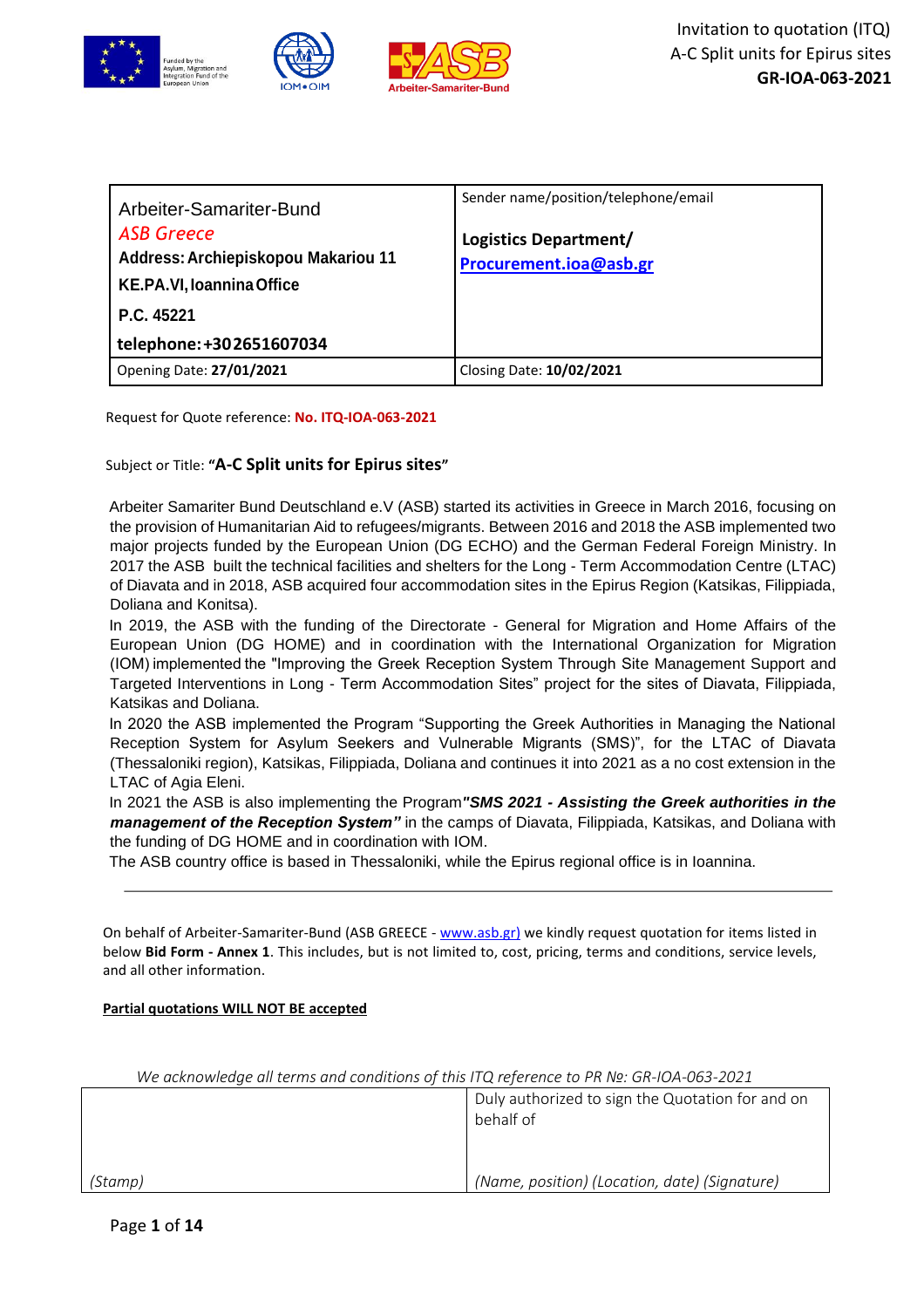

## **1. A-C Split units for Epirus sites**

- The contractor undertakes to provide A/C Split units for Epirus sites and their installation.
- ASB intends to award a Framework Agreement.
- With the present ITQ, ASB requests quotation for a certain amount of A/C split units 9.000btu A++/ A+, 12.000btu A++/ A+,18.000btu A++/ A+ and their installation. However, ASB is not bound to purchase the whole quantity. The quantity needed will be assessed according to the needs and will be requested by the responsible staff of ASB with the submission of the relevant Purchase Order.
- The potential contractor is **obligated to include brochure** of the A/C in order to check the technical specifications
- The interested person **is advised to visit the camps before** submitting the offer to understand the space and working conditions of each camp.
- All necessary health precautions should be taken, regarding **COVID-19.** While visiting the camp, before submitting his offer or after awarded the framework agreement, the contractor and its staff must report to the RIS or the security guards at the entrance of each camp for submission of his credentials.
- The contractor is required to have the staff and equipment and carry out the delivery and installation at the Open Accommodation Facilities of Katsikas, Doliana and Filippiada.
- All deliveries must be done according to Greek Laws, Decrees, and regulations for the preventions of accidents.
- **Duration of the signed framework agreement will be from the date signing, until 30th of June 2021, with the possibility of extension for another six (6) months. In this case the annual offered prices will remain the same. Any extension will be implemented through a written extension agreement, after written communication in advance.**

## **2. Questions/Clarifications Request:** Should you have questions about this Request for Quote, please contact us via e-mail at [procurement.ioa@asb.gr.](mailto:procurement.ioa@asb.gr)

**3. Request for Quotation – Administration**

## **Response Deadline:**

- Quotations must be provided as hard copies in **sealed envelope** at branch office, Archiepiskopou Makariou 11-KEPAVI, 45221, Ioannina, Greece, **no later than 16:00am on Wednesday, the 10th of February 2021 ,indicating the title: GR-IOA-063-2021-A-C Split units for Epirus sites.**
- Quotations received after the stated deadline are considered invalid.
- Quotations received through other means, are also considered invalid
- **PLEASE, DO NOT USE YOUR OWN INDIVIDUAL FORMS**

| We acknowledge all terms and conditions of this ITQ reference to PR No: GR-IOA-063-2021 |                                                               |
|-----------------------------------------------------------------------------------------|---------------------------------------------------------------|
|                                                                                         | Duly authorized to sign the Quotation for and on<br>behalf of |
|                                                                                         |                                                               |
| (Stamp)                                                                                 | (Name, position) (Location, date) (Signature)                 |

*We acknowledge all terms and conditions of this ITQ reference to PR №: GR-IOA-063-2021*

.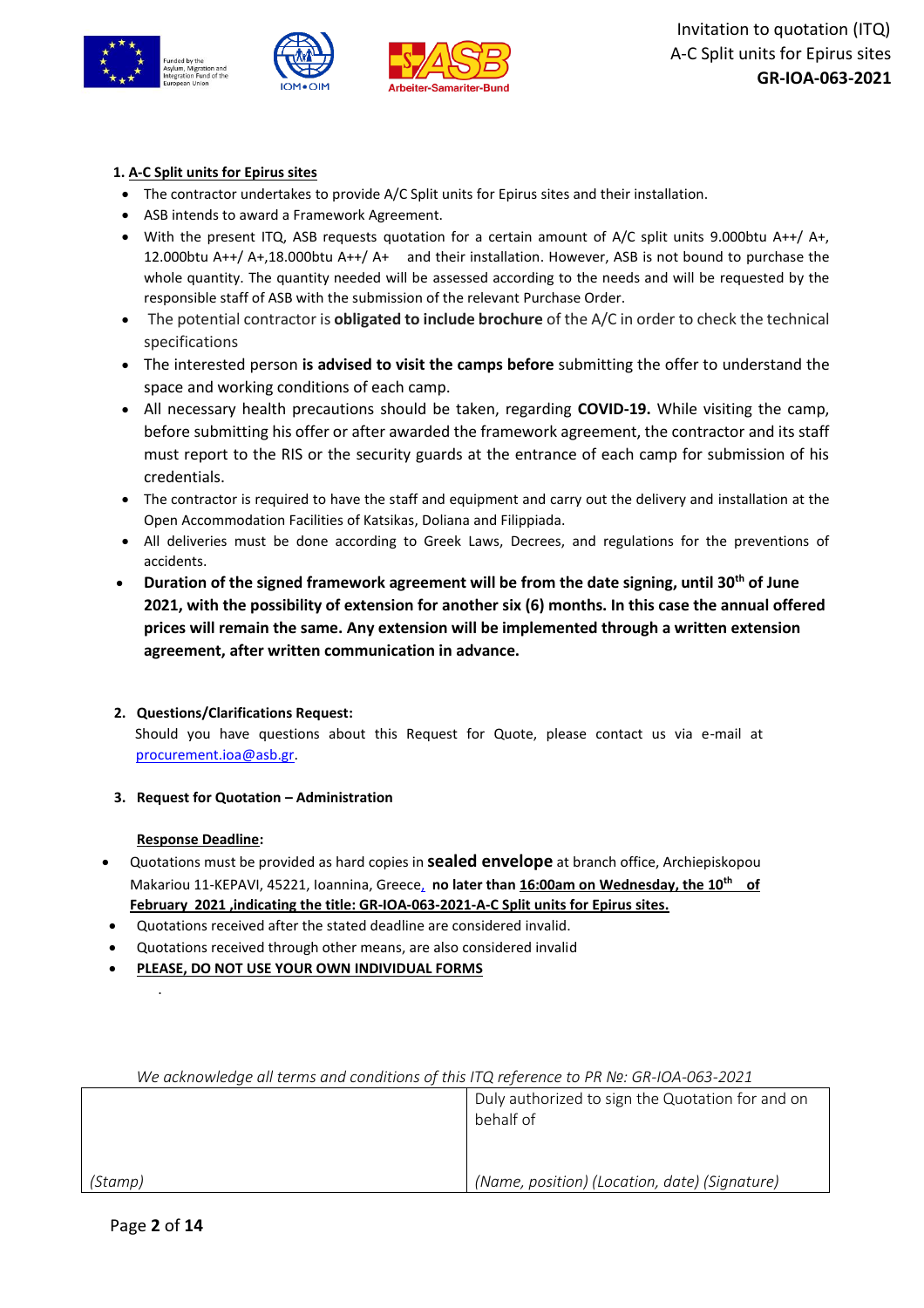



## **4. Source Selection Criteria:**

Based on the **Lowest Price Technically Acceptable Source Selection Process**, an award will be made to the Bidder submitting the lowest evaluated price that meets or exceeds the technical acceptability standards while respecting determined delivery timelines.

## **5. Delivery location and Terms**

The requested goods must be delivered and installed at the Open Accommodation Facilities of Katsikas, Doliana and Filippiada, upon signing the Purchase order.

Delivery timeline: Delivery is required within 5 working days from the confirmation of the order upon signing the Purchase order. Delivery hours are from 10:30 to 15:30, during working days and upon request.

## **6. Essential Qualifications**

- A registered company or companies.
- Not blacklisted according to EU-UN restrictive measures.
- Fulfilled obligations related to payment of social security and taxes.
- Not bankrupted or in the process of going bankrupt.
- Not been convicted for an offense concerning professional conduct.
- Not been guilty of grave professional misconduct (proven by any means which the contracting authorities can justify).
- Not been guilty of serious misinterpretation in supplying information.
- Not in a situation of conflict or potential conflict of interest with ASB Greece.
- Not declared a serious fault of implementation owing to a breach of our contractual obligations.
- Not employ personnel below the legal working age.
- Provide basic social rights and fair working conditions to our employees.
- Not on any list of sanctioned parties issued by the United States Government, United Nations and European Union.

## **7. Quotation Validity:**

- The Quotation should be **valid for ninety (90) calendar days** from the ITQ due date. If this is not possible, please quote your best quote validity timeframe.
- The Quotation includes, but is not limited to cost, pricing, terms and conditions, service levels, and all other information. If your company is awarded the contract, all information in the ITQ and negotiation process is contractually binding.

## **8. Submission instructions:**

- 8.1 **Quotations must be submitted:**
- **As hard copies in sealed envelope at ASB branch office Archiepiskopou Makariou 11, KEPAVI, 45221 Ioannina Greece**
- **Financial bid** shall be submitted through **bid form (Annex 1 attached)**.
- **Deadline** for submission is **Wednesday, the 10th of February 2021, 16:00.**
- Please use this ITQ Document to submit your bid. The document must be signed and stamped at the end of each page in Pdf.

| We acknowledge all terms and conditions of this ITQ reference to PR Nº: GR-IOA-063-2021 |                                                               |
|-----------------------------------------------------------------------------------------|---------------------------------------------------------------|
|                                                                                         | Duly authorized to sign the Quotation for and on<br>behalf of |
| (Stamp)                                                                                 | (Name, position) (Location, date) (Signature)                 |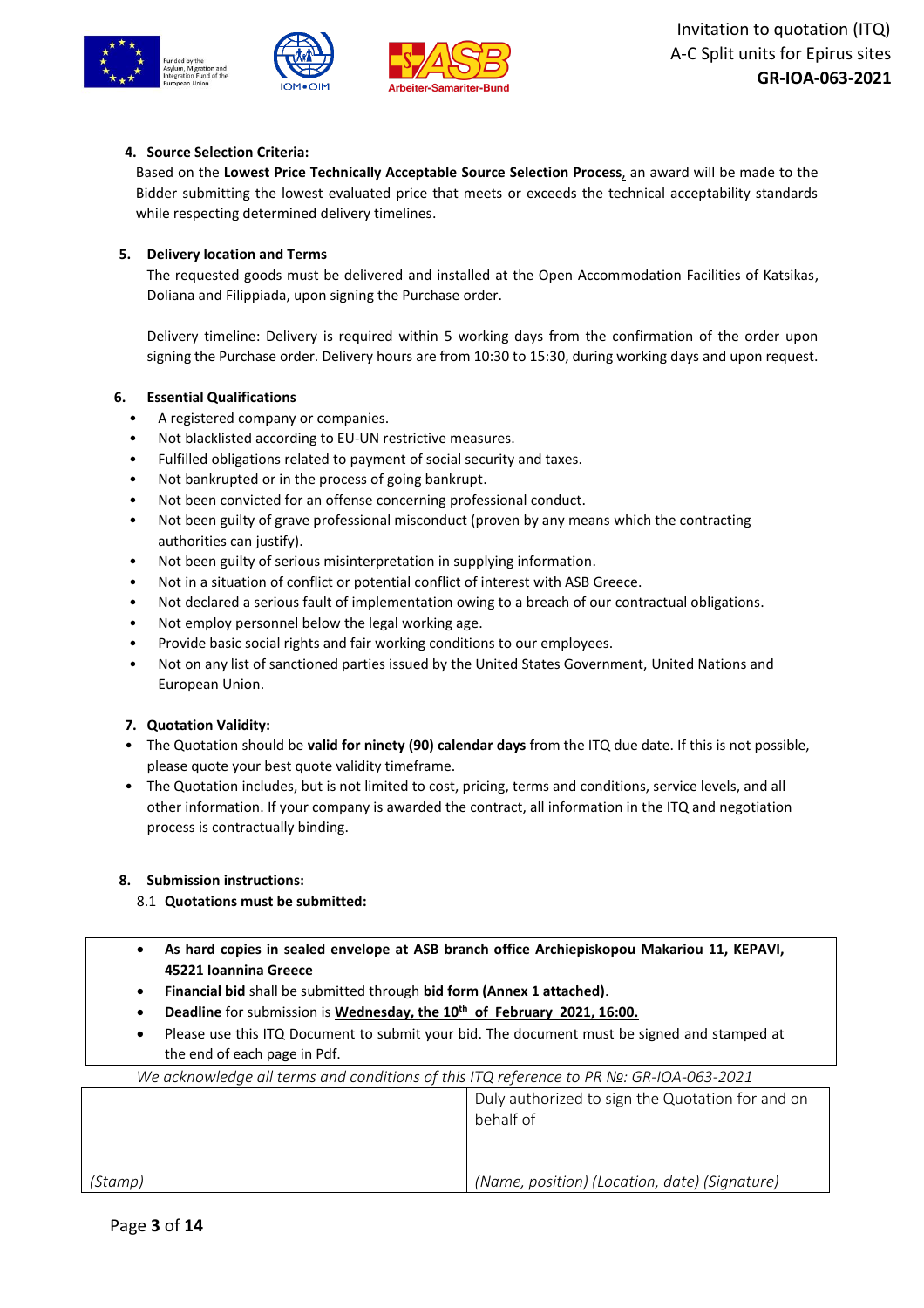

- Incomplete offers will not be considered.
- Offers submitted to other method, unless indicated and requested otherwise by the potential supplier a priori, will not be considered.

#### 8.2 **To be eligible, Quotations must include:**

- 1. **Acceptance of all terms and conditions of this ITQ by signing and stamping each page** / Αποδοχή των όρων του παρόντος εγγράφου υπογράφοντας και σφραγίζοντας κάθε σελίδα.
- 2. **Tax free certificate/** Φορολογική Ενημερότητα
- 3. **Social insurance free certificate/** Ασφαλιστική Ενημερότητα
- 4. **Brochure** of the A/C split units

#### **9. As a minimum, offers must show:**

- The ITQ reference number.
- VAT control
- The name, addresses (street, email, other), and telephone number of the Bidder.

#### **10. General Conditions**

- Individual businesses, as well as group of individual businesses represented by one business are eligible to apply.
- All Applicants will receive identical documents: No applicant should add, omit, or change any item, term or condition on original papers (Applicants who do not comply, will be disqualified).
- All prices must include all Taxes and shipping/delivery cost. ASB shall not be charged on any other basis than the ordered quantity and the unit prices of described items.
- If Applicants have any additional requests and conditions, these shall be stipulated in a separate letter accompanying their application.
- Each applicant may make one application only, either as an independent entity or as part of a group. Applications shall be made in writing, with prices calculated in Euro only, and be inclusive of all taxes and shipping costs.
- Applicants cannot apply if they:
	- Are not registered companies.
	- Are not registered for each operation they intend to provide (Chamber of Commerce codes).
	- Are bankrupted or in the process of going bankrupt.
	- Have been convicted for an offense concerning professional conduct.
	- Have been guilty of grave professional misconduct (proven by any means which the contracting authorities can justify).
	- Have not fulfilled obligations related to payment of social security and taxes.
	- Are guilty of serious misinterpretation in supplying information.
	- Are in situations of conflict or potential conflict of interest with ASB.
	- Were declared at serious fault of implementation owing to a breach of their contractual obligations.

| We acknowledge all terms and conditions of this ITQ reference to PR Nº: GR-IOA-063-2021 |                                                               |
|-----------------------------------------------------------------------------------------|---------------------------------------------------------------|
|                                                                                         | Duly authorized to sign the Quotation for and on<br>behalf of |
|                                                                                         |                                                               |
| (Stamp)                                                                                 | (Name, position) (Location, date) (Signature)                 |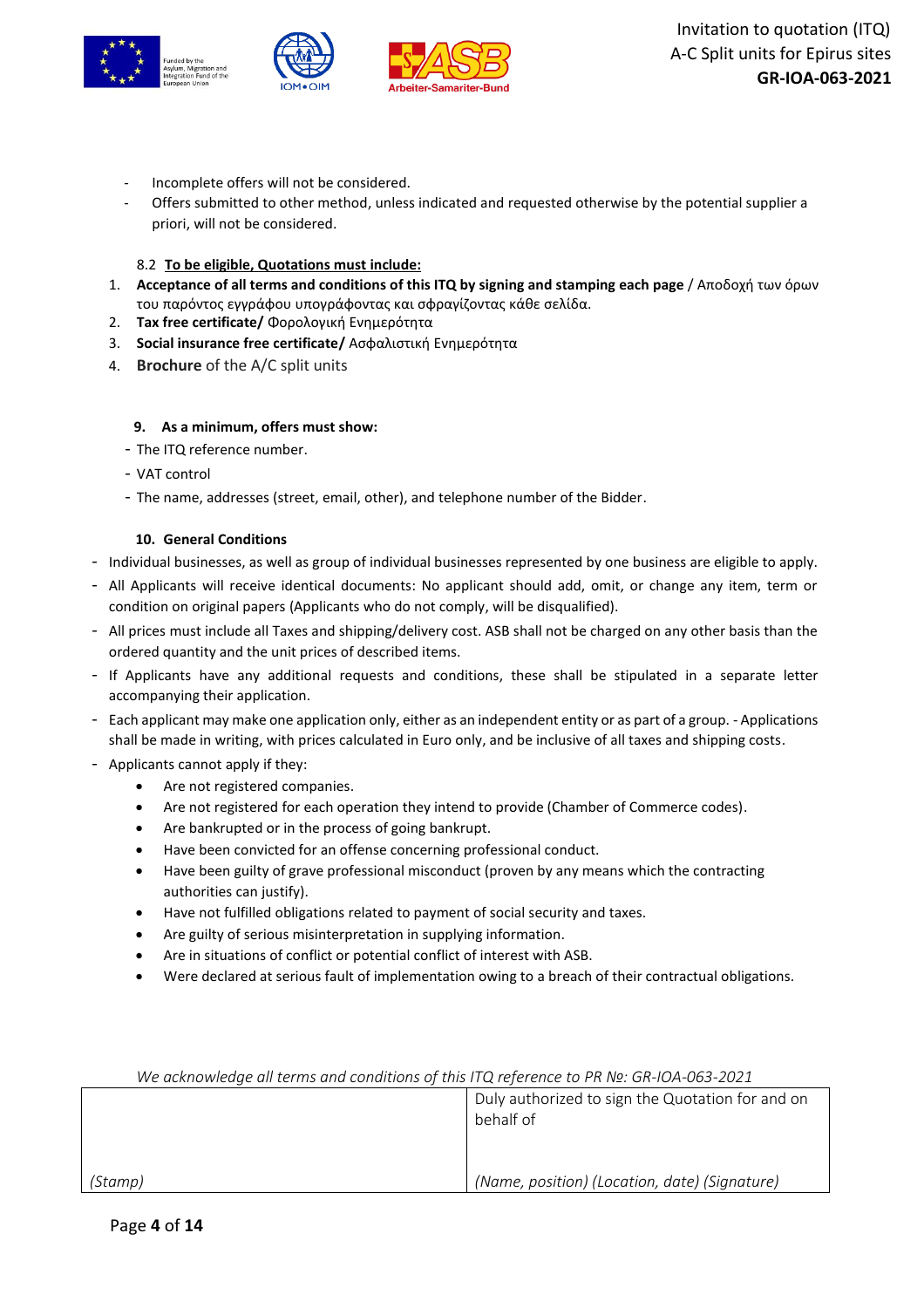

## **11. Price offer**

You will find in the attached **Bid Form (Annex 1)** the specifications of the request for which your company is required to bid for:

- Unit Price must include any discount terms, and all relevant taxes.
- Price in euro.

#### **12. Payment Terms**

The ASB intends to award a Framework Agreement as a result of this ITQ with payment terms being ten (10) working days from issuing the invoice and Goods Received Note (GRN) or Service Completion Note (SCN) signed by authorized ASB staff, at the location specified.

The Supplier must submit to ASB a copy of all the necessary documents and certifications required for the provision of the requested items according to Greek regulations and European directives (invoice, waybill). If any deviation on the above requested payment terms, please indicate otherwise.

## **13. Quality control**

#### **Defects; Warranty; Misc.**

- a) ASB has the right to inspect and test all supplies, equipment and services quantity and quality of delivery called for by the Contract, to the extent practicable, at all places and times, including the period of manufacture, seller's warehouse and in any event before acceptance. ASB GREECE shall perform inspections and tests in a manner that will not unduly delay the work. ASB GREECE assumes no contractual obligation to perform any inspection and test for the benefit of the Contractor.
- b) ASB shall inspect the items upon their delivery (if different not agreed) and provide written notice to Contractor as to any defects, non-conformities, or issues in Contractor's performance of its Contract obligations.
- c) ASB shall not be obliged to buy or pay for, and ASB may at any time after delivery reject, all or any part of a given delivery of goods and services that ASB determines does not conform to the Contract, is defective in material or workmanship, or are otherwise not in conformity with the specifications in Contract. To the extent practicable, ASB will provide the reasons for rejecting said goods in writing.
- d) Contractor is exclusively liable for any defects in the items by Contractor, its agents, representatives, or subcontractors.

Contractor hereby agrees to indemnify Arbeiter-Samariter-Bund for any losses, damages or claims of any kind arising from such defects.

- e) No rights or obligations under any agreement with ASB may be assigned or subcontracted to any third party, unless such assignment is pursuant to ASB written consent.
- f) If items are being procured, Contractor shall make delivery to the specified destination by the due date stated or as otherwise agreed in writing by both parties. Any such stated due date is of the essence and the Contractor shall notify ASB promptly if it anticipates that delivery will not be on time. Contractor shall incur all costs related to unauthorized early delivery or any late delivery.

#### **14. Terms and Conditions**

Issuance of this ITQ does not constitute an award commitment on the part of the ASB, nor does it commit ASB to pay for costs incurred in the preparation and submission of a bid.

| We acknowledge all terms and conditions of this ITQ reference to PR Nº: GR-IOA-063-2021 |                                                               |
|-----------------------------------------------------------------------------------------|---------------------------------------------------------------|
|                                                                                         | Duly authorized to sign the Quotation for and on<br>behalf of |
|                                                                                         |                                                               |
| (Stamp)                                                                                 | (Name, position) (Location, date) (Signature)                 |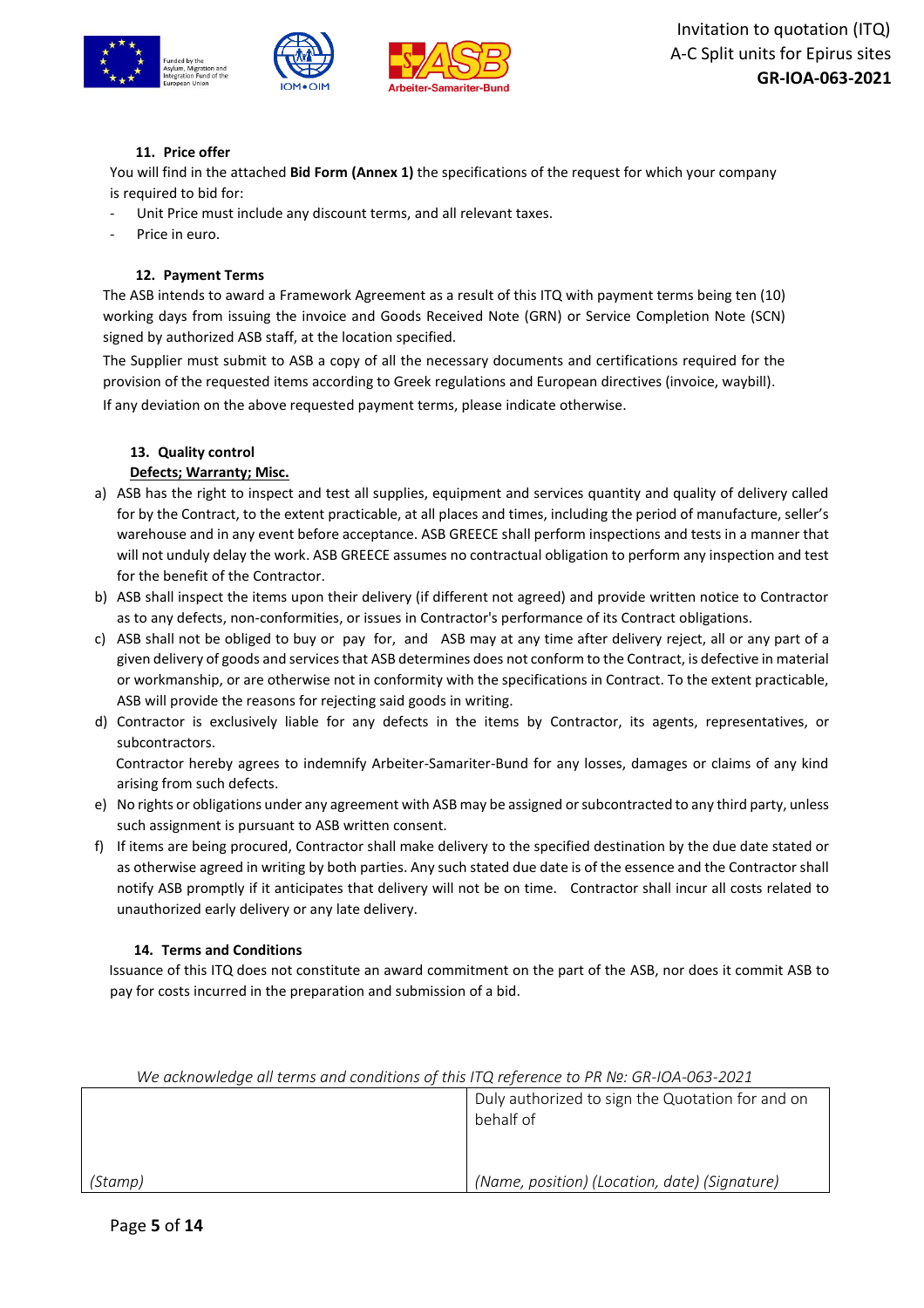

By submitting the valid offer to this ITQ you accept to adhere to ITQ and Terms/Conditions. ASB may contact bidders to confirm contact person, address, bid amount and to confirm that the bid was submitted for this solicitation.

#### **15. False Statements in the Bid**

Bidders must provide full, accurate and complete information as required by this solicitation and its attachments. False statements in bids constitutes grounds for immediate termination of the agreement with vendor. ASB takes fraud, misstatements, falsification, manipulation, alteration of facts and/or documents very seriously and has a zero-tolerance policy and may choose to take legal action in case of misrepresented disclosures by Contractors.

#### **16. Conflict of Interest Disclosure**

Bidders must provide disclosure of any past, present or future relationships with any parties associated with the issuance, review or management of this solicitation and anticipated award. Failure to provide full and open disclosure may result ASB having to reevaluate the selection of a potential Bidder.

#### **17. Right to Select/Reject**

ASB reserves the right to select and negotiate with those firms it determines, in its sole discretion, to be qualified for competitive proposals and to terminate negotiations without incurring any liability. ASB also reserves the right to reject any or all proposals received without explanation.

#### **18. Reserved Rights**

All ITQ responses become the property ASB and ASB in its sole reserves the right discretion to:

- To disqualify any offer based on Bidder's failure to follow solicitation instructions.
- To waive any deviations by Bidder from the requirements of this solicitation that in ASB's opinion is considered not to be material defects requiring rejection or disqualification or where such a waiver will promote increased competition.
- Extend the time for submission of all ITQ responses after notification to all Bidders.
- Terminate or modify the ITQ process at any time and re-issue the ITQ to whomever ASB deems appropriate.
- Issue an award based on the initial evaluation of offers without discussion.
- Award only part of the activities in the solicitation or issue multiple awards based on solicitation activities.

| The acknowledge all terms and conditions of this FIQ reference to PR Nº. GR-IOA-063-2021 |                                                  |
|------------------------------------------------------------------------------------------|--------------------------------------------------|
|                                                                                          | Duly authorized to sign the Quotation for and on |
|                                                                                          | behalf of                                        |
|                                                                                          |                                                  |
|                                                                                          |                                                  |
| (Stamp)                                                                                  | (Name, position) (Location, date) (Signature)    |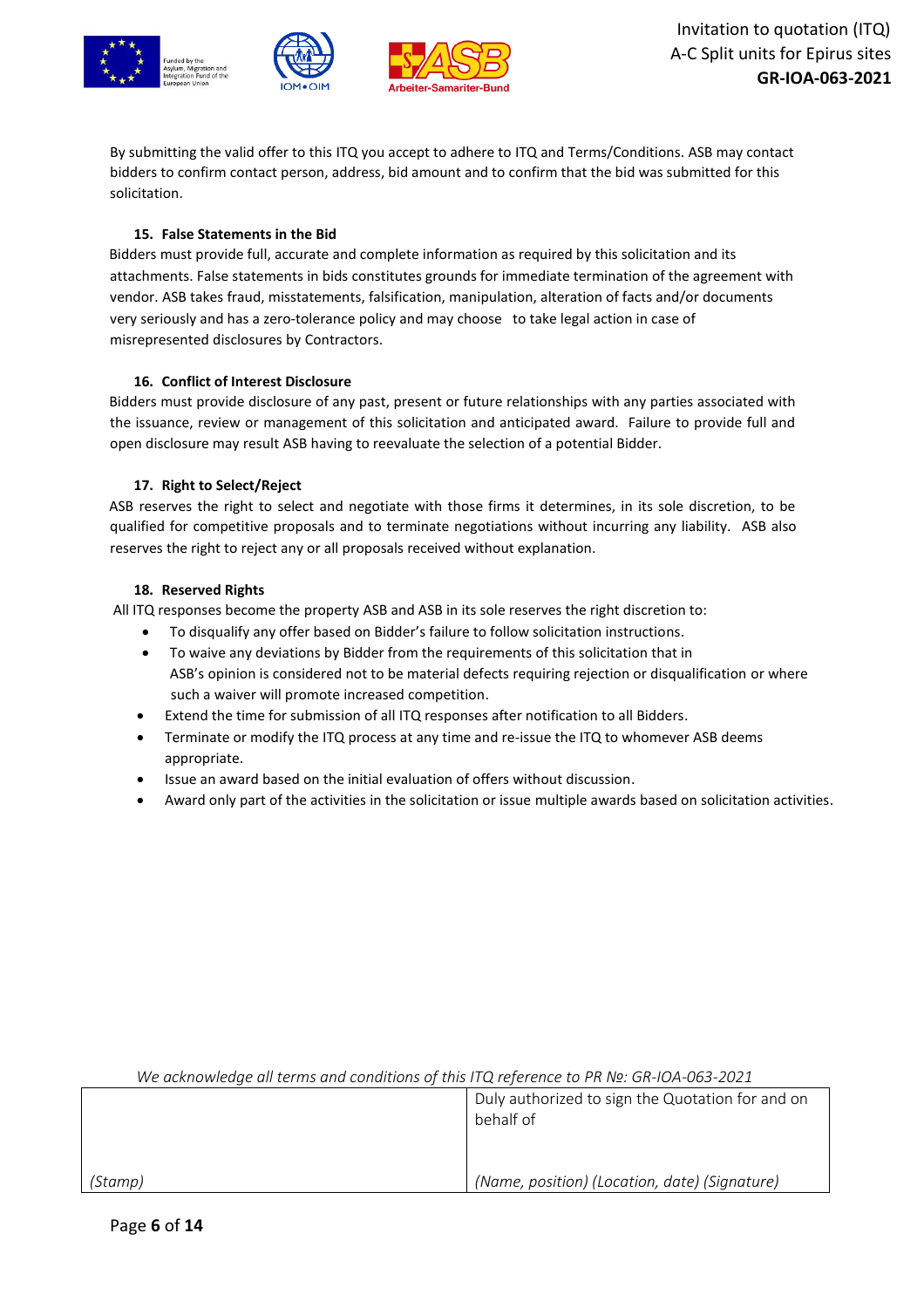

# **Bid Form - Annex 1**

|                | <b>Completed by ASB</b>                             |         |                   |                     |                                           |                                         |
|----------------|-----------------------------------------------------|---------|-------------------|---------------------|-------------------------------------------|-----------------------------------------|
| <b>LOT</b>     | <b>Description &amp; Specifications</b>             | Unit    | Quantity<br>asked | Quantity<br>offered | Cost per unit<br>without VAT $(\epsilon)$ | <b>Total cost</b><br>without VAT<br>(€) |
| $\mathbf{1}$   | A/C 9000btu A++/ A+ with<br>installation-Katsikas   | TEM/PCS | 60                |                     |                                           |                                         |
| $\overline{2}$ | A/C 12000btu A++/ A+ with<br>installation-Katsikas  | TEM/PCS | $\overline{2}$    |                     |                                           |                                         |
| $\overline{3}$ | A/C 18000btu A++/ A+ with<br>installation-Katsikas  | TEM/PCS | $\overline{2}$    |                     |                                           |                                         |
| 4              | A/C 9000btu A++/ A+ with<br>installation-Filippiada | TEM/PCS | 35                |                     |                                           |                                         |
| 5              | A/C 9000btu A++/ A+ with<br>installation-Doliana    | TEM/PCS | 3                 |                     |                                           |                                         |
| 6              | A/C 12000btu A++/ A+ with<br>installation-Doliana   | TEM/PCS | 1                 |                     |                                           |                                         |
|                |                                                     |         |                   |                     | <b>Total cost without VAT</b>             |                                         |

|         | Duly authorized to sign the Quotation for and on<br>behalf of |
|---------|---------------------------------------------------------------|
| (Stamp) | (Name, position) (Location, date) (Signature)                 |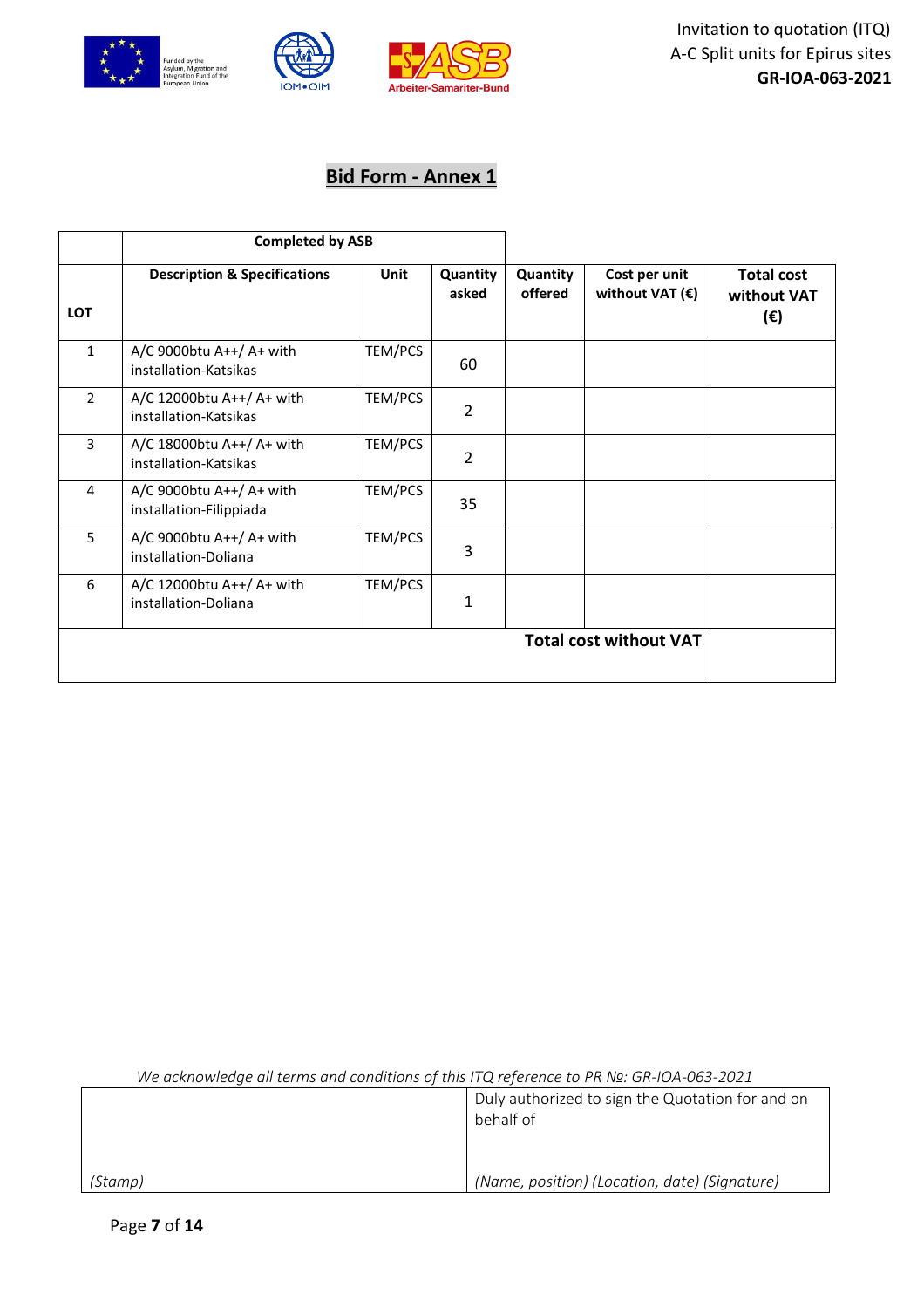

## **Annex 2 – Privacy statement for Procurement**

## **Privacy statement for processing of personal data within the implementation of the public procurement procedures organized by ASB Greece**

The processing of personal data by the ASB Greece for the purpose of implementing procurement procedures is subject to Regulation (EU) 2016/679 ('the Regulation' or 'the GDPR' ). This is a specific privacy notice on personal data protection in relation to the processing of information by ASB Greece<sup>1</sup> as part of a public procurement exercise in order to evaluate the proposals received in response to a call for quotation/tender referring to exclusion and award criteria set out in the Invitation to Tender (ITT) documents or Invitation to Quote (ITQ) documents and to award the contract to the best candidate who meets minimum standards required and submits the most economically advantageous quotation/tender in terms of quality/price evaluation.

#### **Controller**

ASB Greece processes personal data in accordance with Data Protection Legislation namely the GDPR and any applicable national implementing Laws as amended from time to time. Procurement processing operations are under the responsibility of the Controller, ASB Greece.

#### **Description of processing operations and recipients**

ASB Greece organizes and launches procurement procedures through calls for tender. The largest part of tendering procedures has been either low value negotiated procedures or open tendering procedures. ASB Greece may decide to launch restricted procedures, if needed. Those calls involve evaluation of submitted offers which are sent by bidders according to a set of criteria.

In principle, ASB Greece collects the needed data on the last day for the submission of the offers. Exceptionally, those data are collected at a later stage if any document is missing.

#### **Categories of personal data**

The following categories of personal data are collected from the data subject and processed:

- Name
- **Nationality**
- **Gender**
- VAT number
- Contact details
- Work experience
- **Education**
- **Trainings**
- Academic background

 $1$  When on occasion ASB Greece commissions a third party, such as a consultant to assist with the procurement process their appointment will be subject to contractual obligations including confidentiality and data protection in respect of processing personal information. When ASB Greece collaborates with other Authorities or Shared Service providers for joint procurements, all parties involved in the process will be subject to the same confidentiality and data protection obligations as laid out in this Privacy Notice.

|         | Duly authorized to sign the Quotation for and on<br>behalf of |
|---------|---------------------------------------------------------------|
|         |                                                               |
| (Stamp) | (Name, position) (Location, date) (Signature)                 |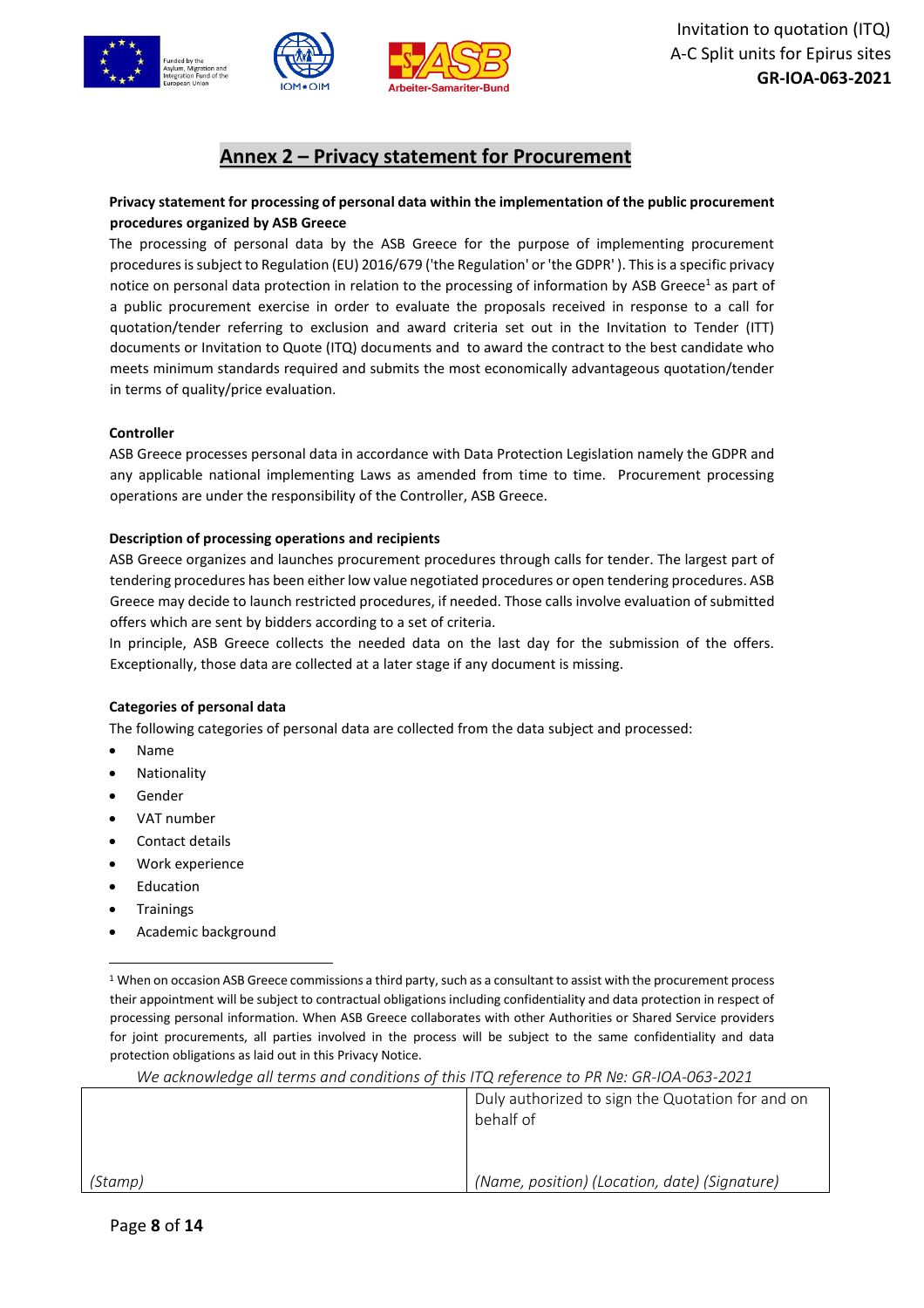

- Language and technical skills
- Date of birth
- Reference number of Passport or ID card
- Bank account details
- Financial turnover/accounts
- CV's of staff proposed for the provision of the goods/services/works
- Responses to questions as set out in a Standard Selection or Suitability Questionnaire of the ITT or ITQ on such matters including (but not limited to) Professional misconduct/Criminal Activity/Criminal Record/Health and Safety Records
- Evidence of the payment of social taxes

#### **Purpose**

The purpose of the processing is to use the various information in order to evaluate the proposals received in response to a call for quotation/tender referring to exclusion and award criteria as set out in the ITT or ITQ documentation and award the contract to the best candidate in terms of the most economically advantageous submission based on quality/price.

#### **Recipients of personal data**

Without prejudice to a possible transmission to the bodies in charge of a monitoring or inspection task in accordance with European Union/Greek law, internally, at ASB Greece, the procurement officer, the project manager of each tendering procedure, the members of the selection & evaluation panel(s), the DPO if needed, have access to those data. Externally, the European Commission, OLAF, internal audits, European Courts and local Greek courts and the candidates who have been unsuccessful; (for the cases of litigation) may have access to those data.

In case you are awarded a contract by ASB Greece, your personal information may be made public, in accordance with ASB Greece's obligation to publish information on the outcome of the procurement procedure and spend

#### **How do we protect and safeguard your information?**

Documents received from bidders are held securely within ASB Greece with access rights limited to named personnel who are involved in opening and evaluation and award only.

Any documents that need to be downloaded are stored on a secure server on a drive with dedicated folders accessible to staff conducting the procurement and evaluation of tenders only. Any physical files are stored in a lockable filing cabinet within ASB Greece with restricted access rights.

#### **Exercise of data subject rights**

You have the right to access, update or correct your personal data and have them rectified. The right of rectification is obviously limited to the factual data after the award for reasons of transparency and equal treatment. Any such requests will be dealt with within 30 working days. Any correction of your personal information will be taken into consideration from the data protection point of view. The exercise of this right is guaranteed through the possibility to reach either the Controller or the Data Protection Officer.

*(Stamp)* Duly authorized to sign the Quotation for and on behalf of *(Name, position) (Location, date) (Signature)*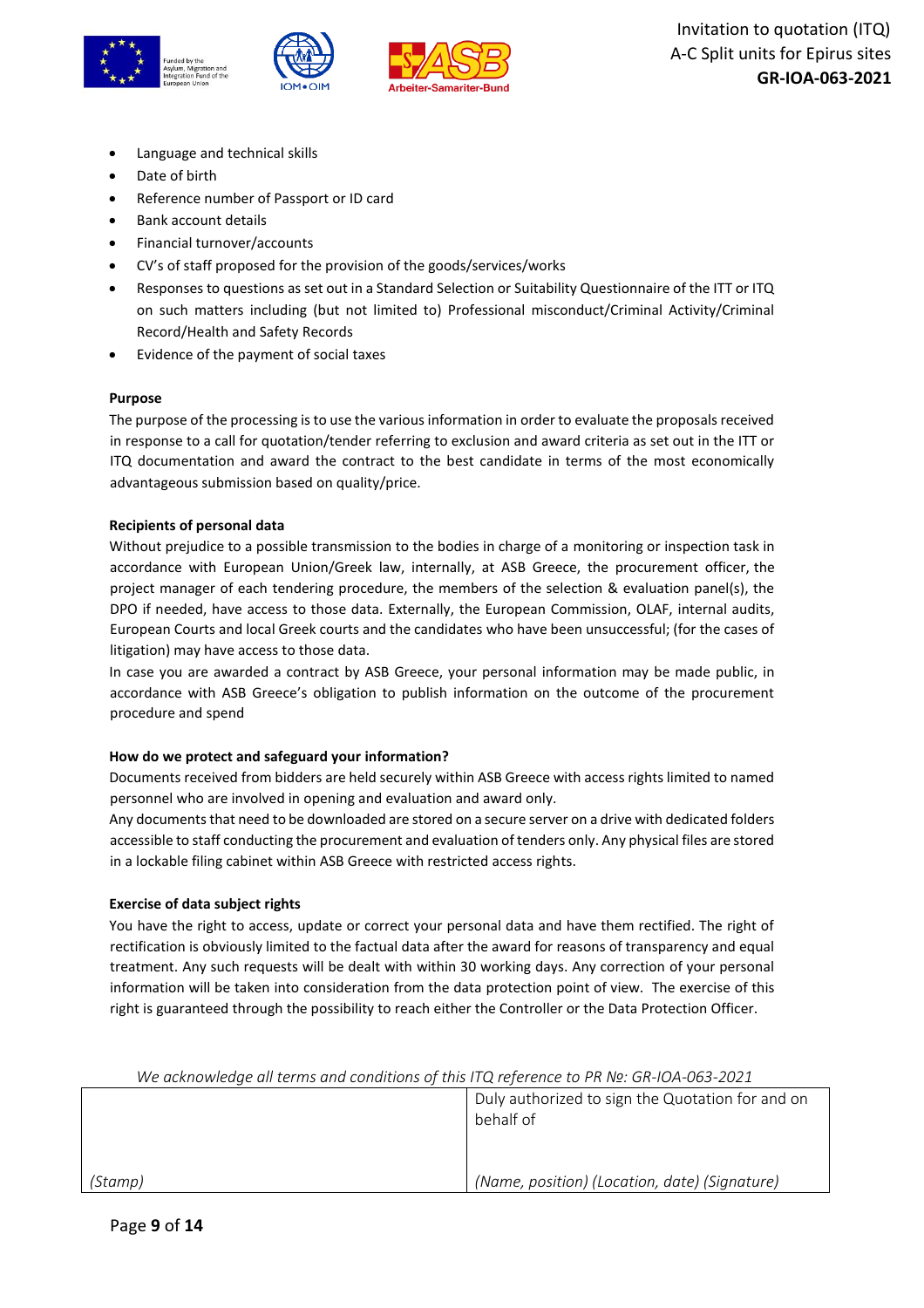



#### **Legal basis and lawfulness of the processing operations**

The legal basis of the processing operations is Article 6 para. lit.b and f. GDPR.

#### **Retention periods**

Your data will be stored at ASB Greece for maximum seven years in case of data of the successful bidder and for five years in case of data of the unsuccessful tenderers. This retention period is needed for auditing purposes and for the case of appeals and litigation.

Regardless of whether the bidder is successful or not, any extracts from the judicial records will be kept by ASB Greece for up to two years as of the day of the award decision.

Your data will not be kept from ASB Greece after the end of the above-mentioned retention periods.

#### **Information to data subjects**

The permanent publication of this privacy statement on ASB Greece website shall be deemed as information to the data subjects about their rights. This privacy statement, as of the day of its approval by the Administrative Manager, will have to be included also in all invitations to tender launched by ASB Greece.

#### **Contact information**

Should bidders have any queries or wish to complain about how we process your personal information, please address them in writing to the Controller at info(at)asb.gr.

You also have the right to complain to the Hellenic Data Protection Authority, at: Hellenic Data Protection Authority, Kifisias Avenue 1-3, 115 23 – Athens, e-mail: complaints@dpa.gr, FAX: +30 210 6475628.

## **THE BELLOW TABLE MUST BE FILLED BY THE BIDER**

| Vendor Participation:                                                   |
|-------------------------------------------------------------------------|
|                                                                         |
|                                                                         |
| Submission of all requested documents as per paragraph 8.2:<br>YES / NO |
|                                                                         |
|                                                                         |
| Quotation validity:  days                                               |
|                                                                         |
|                                                                         |
| Availability:                                                           |
|                                                                         |
|                                                                         |
| Payment terms:                                                          |
|                                                                         |
|                                                                         |
| Comments:                                                               |
|                                                                         |
|                                                                         |

|--|

|         | Duly authorized to sign the Quotation for and on<br>behalf of |
|---------|---------------------------------------------------------------|
| (Stamp) | (Name, position) (Location, date) (Signature)                 |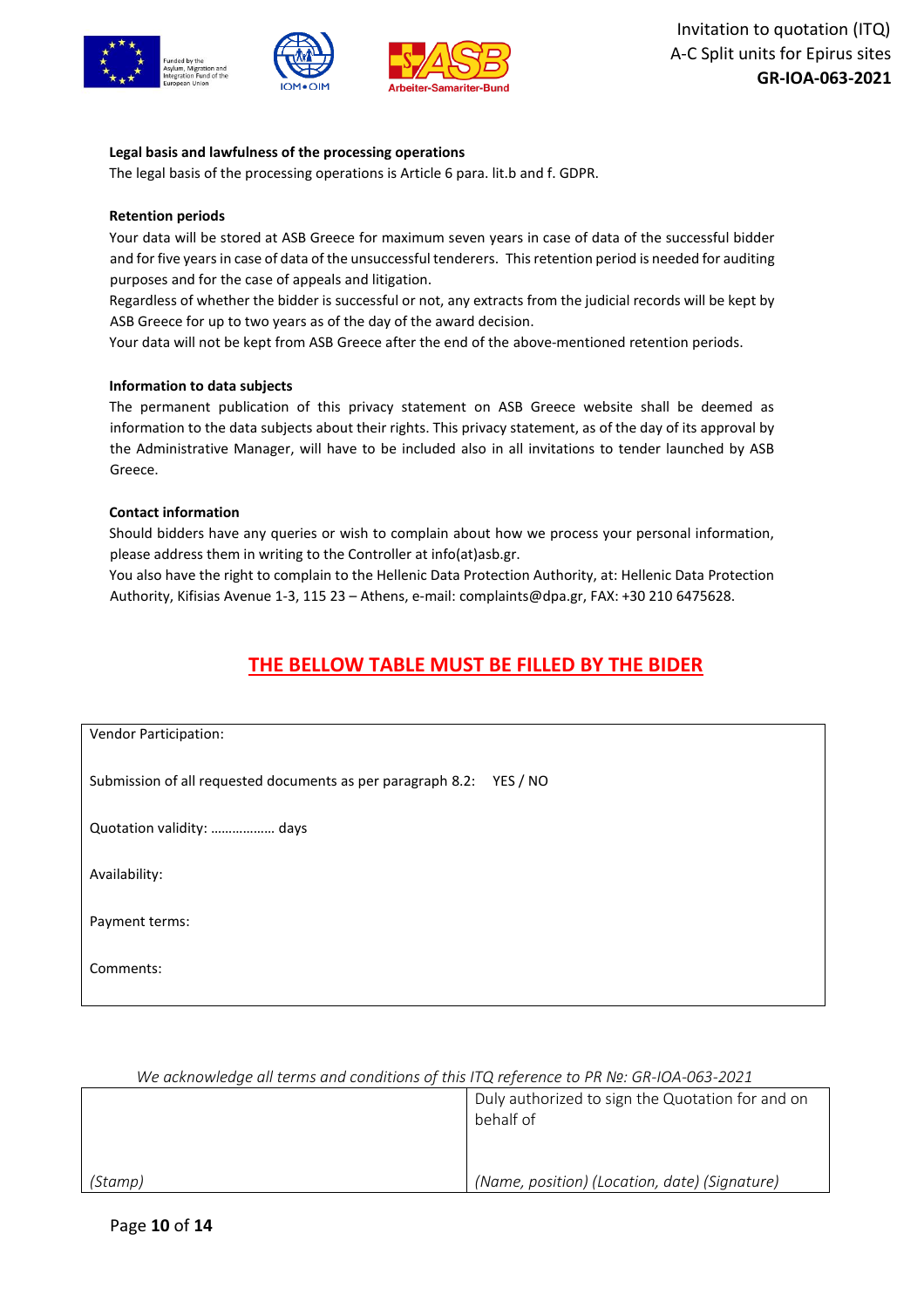

## **Annex 3 Scope of Work – Technical Analysis**

## **General**

Arbeiter Samariter Bund Deutschland e.V (ASB) started its activities in Greece in March 2016, focusing on the provision of Humanitarian Aid to refugees/migrants. Between 2016 and 2018 the ASB implemented two major projects funded by the European Union (DG ECHO) and the German Federal Foreign Ministry. In 2017 the ASB built the technical facilities and shelters for the Long - Term Accommodation Centre (LTAC) of Diavata and in 2018, ASB acquired four accommodation sites in the Epirus Region (Katsikas, Filippiada, Doliana and Konitsa).

In 2019, the ASB with the funding of the Directorate - General for Migration and Home Affairs of the European Union (DG HOME) and in coordination with the International Organisation for Migration (IOM) implemented the "Improving the Greek Reception System Through Site Management Support and Targeted Interventions in Long - Term Accommodation Sites" project for the sites of Diavata, Filippiada, Katsikas and Doliana.

In 2020 the ASB implemented the Program "Supporting the Greek Authorities in Managing the National Reception System for Asylum Seekers and Vulnerable Migrants (SMS)", for the LTAC of Diavata (Thessaloniki region), Katsikas, Filippiada, Doliana and continues it into 2021 as a no cost extension in the LTAC of Agia Eleni.

In 2021 the ASB is also implementing the Program*"SMS 2021 - Assisting the Greek authorities in the management of the Reception System"* in the camps of Diavata, Filippiada, Katsikas, and Doliana with the funding of DG HOME and in coordination with IOM.

The ASB country office is based in Thessaloniki, while the Epirus regional office is in Ioannina

## **Relevant Procurement request**

210115-PR-GR-IOA-063-2021 A-C Spit units for Epirus Sites

## **General terms of the works**

The contractor will provide A/C split units to the three open accommodation facilities in Epirus (Katsikas, Filippiada and Doliana). The rated power of the A/C split units will be vary between 9.000 btu, 12.000 btu and 18.000 btu.

After the choice of the contractor, he/she will uninstall the old A/C split units and then he/she will install the new units in the containers or buildings that ASB staff will indicate in each site. The uninstalled A/C split units will remain in each site in designated areas by ASB staff. He might be asked to install new A/C split units in containers or areas with no pre-existing A/C unit. In his responsibilities will be to install no less than **two (2)** A/C units per partial PR and within **five (5)** working days after the request.

- He will provide **up to sixty-four (64)** (60 X 9.000 btu, 2 X 12.000 btu, 2 X 18.000) A/C split units at the open accommodation facility in Katsikas,
- He will provide **up to thirty-five (35)** (35 X 9.000 btu) A/C split units at the open accommodation facility in Filippiada
- He will provide **up to four (4)** (3 X 9.000 btu, 1 X 12.000 btu) A/C split units at the open accommodation facility in Doliana.

| We acknowledge all terms and conditions of this ITQ reference to PR Nº: GR-IOA-063-2021 |                                                               |
|-----------------------------------------------------------------------------------------|---------------------------------------------------------------|
|                                                                                         | Duly authorized to sign the Quotation for and on<br>behalf of |
|                                                                                         |                                                               |
| (Stamp)                                                                                 | (Name, position) (Location, date) (Signature)                 |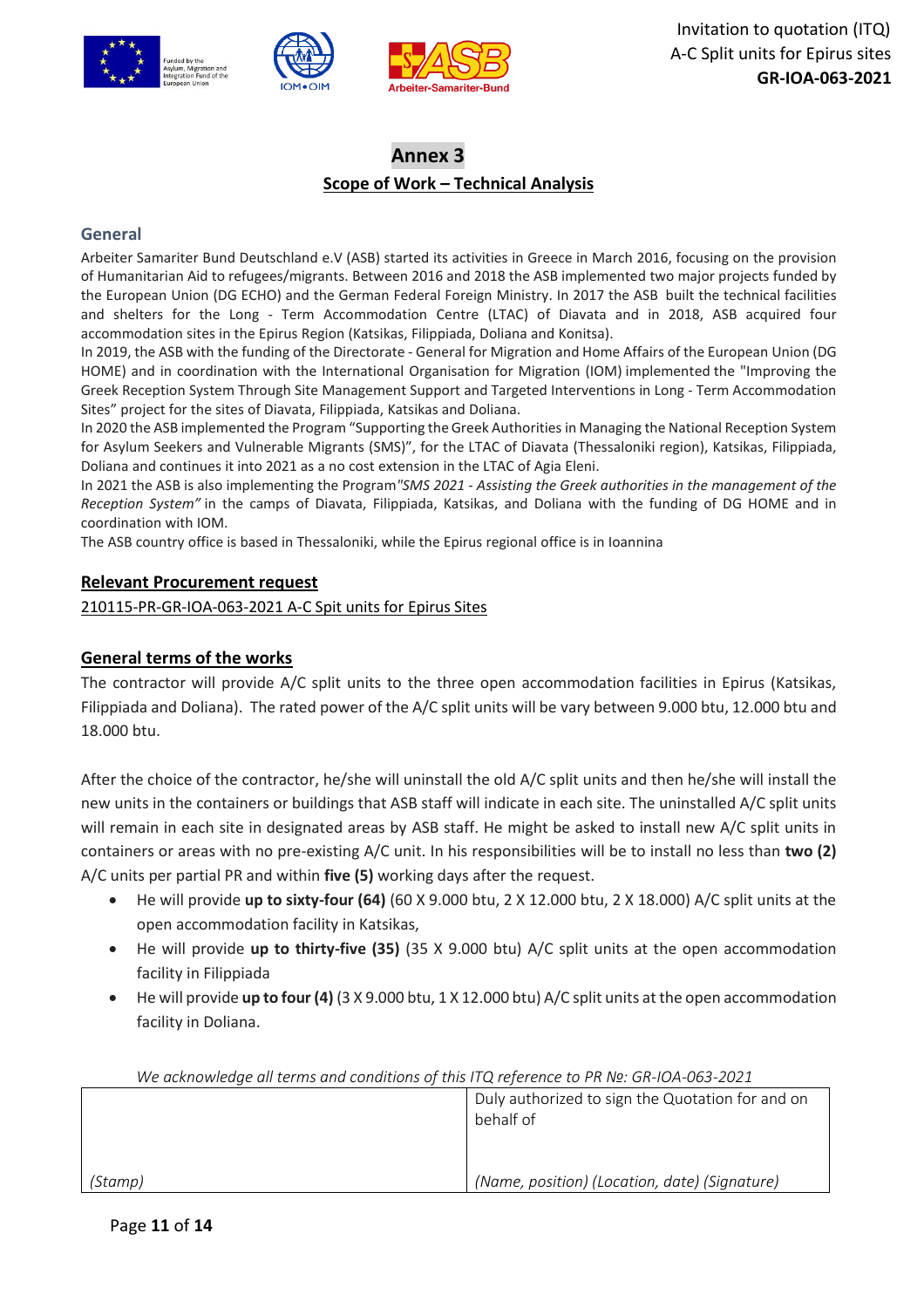

All the types of A/C split units will be with the following **minimum** technical specifications:

- Energy class A++/A+.
- External Temperature range for cooling -15<sup>o</sup>C up to 50<sup>o</sup>C & External Temperature range for heating - $15^{\circ}$ C up to 20 $^{\circ}$ C

The potential contractor is **obligated to include brochure** of the A/C in order to check the technical specifications.

All the services of installation/ uninstallation must be done according to Greek Laws and Decrees, and regulations for the prevention of accidents.

## **Legal frame**

ΠΔ 778/1980 «Safety Measures for building construction works » ΠΔ 1396/1983 «Obligations for safety measures» ΠΔ 305/1996 «Minimum standards for health and safety in any construction site»

## **Additional information:**

A. The contractor is **required** to have the staff, equipment and goods to carry out all the above-mentioned tasks. ASB staff will oversee the work.

B. The interested person **is advised to visit the camps before** submitting the offer in order to understand the space and working conditions of each camp.

C. All necessary health precautions should be taken, regarding **COVID-19.** While visiting the camp, before submitting his offer or after awarded the framework agreement, the contractor and its staff must report to the RIS or the security guards at the entrance of each camp for submission of his credentials.

|  | We acknowledge all terms and conditions of this ITQ reference to PR Nº: GR-IOA-063-2021 |  |
|--|-----------------------------------------------------------------------------------------|--|
|--|-----------------------------------------------------------------------------------------|--|

|         | Duly authorized to sign the Quotation for and on<br>behalf of |
|---------|---------------------------------------------------------------|
| (Stamp) | (Name, position) (Location, date) (Signature)                 |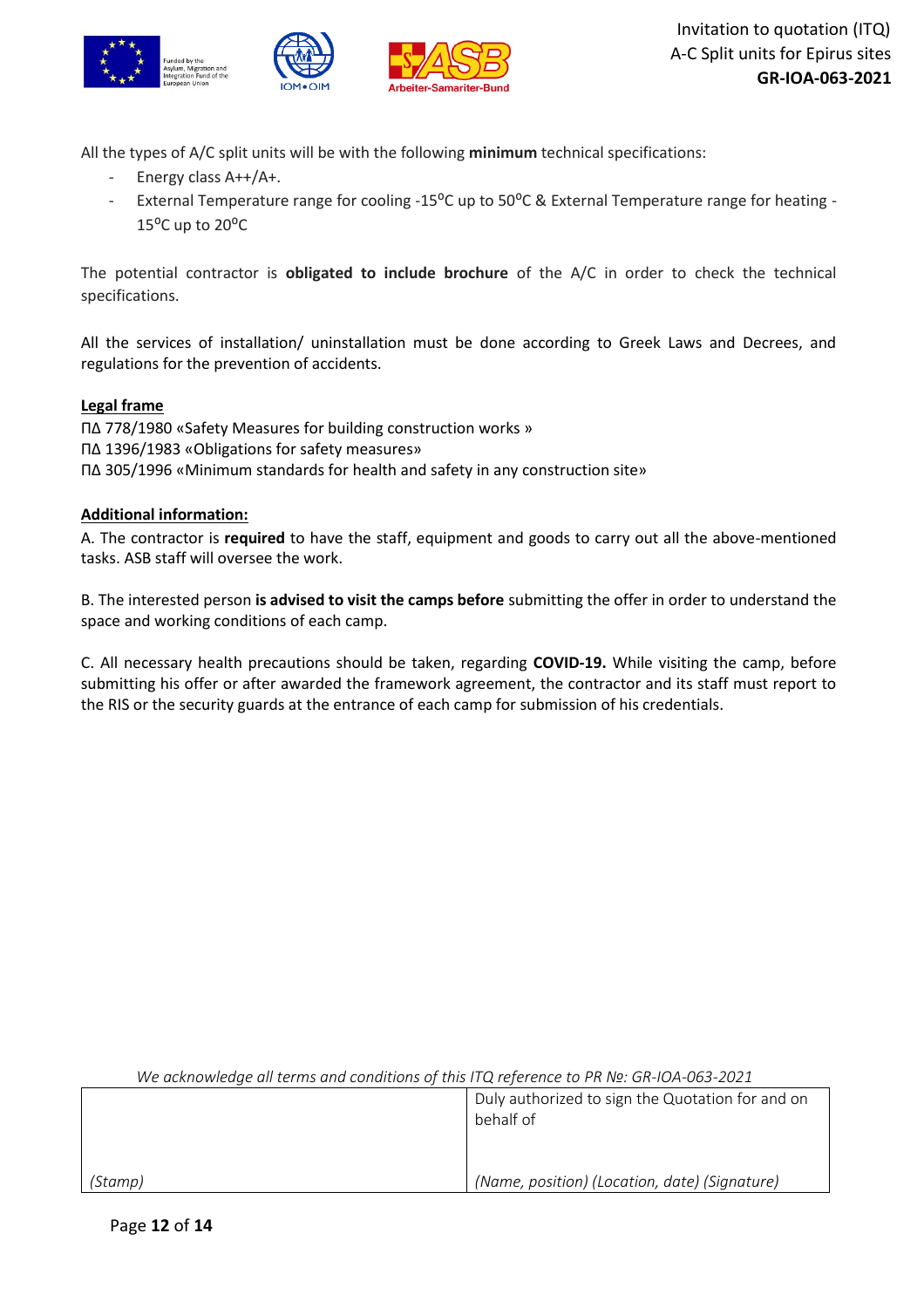

## **Τεχνική περιγραφή**

## **Γενικά**

Η ASB ξεκίνησε τις δραστηριότητές της στην Ελλάδα το Μάρτιο του 2016, εστιάζοντας στην παροχή Ανθρωπιστικής Βοήθειας σε πρόσφυγες/ μετανάστες. Από το 2016 έως το 2018 η ASB υλοποίησε δύο σημαντικά προγράμματα χρηματοδοτούμενα από την Ευρωπαϊκή Ένωση (DG ECHO) και το Γερμανικό Υπουργείο Εξωτερικών. Το 2017 Η ASB κατασκεύασε τις εγκαταστάσεις και τους οικίσκους στο κέντρο φιλοξενίας προσφύγων στα Διαβατά και το 2018, ανέλαβε 4 δομές φιλοξενίας στην περιοχή της Ηπείρου (Κατσικάς, Φιλιππιάδα, Δολιανά και Κόνιτσα).

Το 2019, η ASB με τη χρηματοδότηση της Ευρωπαϊκής Ένωσης (DG HOME) και σε συντονισμό με το Διεθνή Οργανισμό Μετανάστευσης (ΔΟΜ) υλοποίησε το πρόγραμμα "Improving the Greek Reception System Through Site Management Support and Targeted Interventions in Long - Term Accommodation Sites" στις δομές των Διαβατών, Φιλιππιάδας, Κατσικά και Δολιανών.

Το 2020 η ASB υλοποίησε το Πρόγραμμα "Supporting the Greek Authorities in Managing the National Reception System for Asylum Seekers and Vulnerable Migrants (SMS)", στις δομές των Διαβατών (περιοχή Θεσσαλονίκης), Κατσικά, Φιλιππιάδας, Δολιανών και συνεχίζει να υλοποιεί το ίδιο πρόγραμμα το 2021 στη δομή της Αγίας Ελένης στα Ιωάννινα.

Το 2021 η ASB υλοποιεί επίσης το πρόγραμμα *"*SMS 2021 Assisting the Greek authorities in the management of the Reception System" στις δομές των Διαβατών, Φιλιππιάδας Κατσικά και Δολιανών με τη χρηματοδότηση του DH Home και σε συντονισμό με το ΔΟΜ.

Τα κεντρικά γραφεία της ASΒ εδρεύουν στη Θεσσαλονίκη, ενώ το γραφείο για την περιοχή της Ηπείρου βρίσκεται στα Ιωάννινα.

## **Σχετική ζήτηση προμήθειας**

210115-PR-GR-IOA-063-2021 A-C Spit units for Epirus Sites

## **Γενικοί όροι της εργασίας**

Ο ανάδοχος θα παρέχει A/C τύπου σπλιτ, στις τρεις ανοιχτές δομές φιλοξενίας προσφύγων στην Ήπειρο (Κατσικάς, Φιλιππιάδα και Δολιανά). Η ονομαστική ισχύς των A/C τύπου σπλιτ θα είναι 9.000 btu, 12.000 btu και 18.000 btu.

Μετά την επιλογή του ως ανάδοχος, θα απεγκαθιστά τις παλαιές μονάδες κλιματιστικών και στην συνέχεια θα εγκαθιστά τις νέες στα κοντέινερ ή κτήρια που θα του υποδείξει το προσωπικό της ASB σε κάθε Δομή. Οι απεγκατεστημένες μονάδες θα παραμένουν εντός των δομών, σε χώρους που θα υποδεικνύονται από το προσωπικό της ASB. Μπορεί να του ζητηθεί να εγκαταστήσει A/C σε χώρο που δεν υπάρχει προηγούμενη εγκατάσταση A/C. Θα είναι υποχρεωμένος να εγκαθιστά όχι λιγότερες από **δύο (2)** μονάδες και εντός **πέντε (5)** εργάσιμων ημερών κάθε φορά που θα του ζητηθεί.

| The acknowledge all terms and conditions of this ITQ reference to PR Nº. GR-IOA-063-2021 |                                                               |
|------------------------------------------------------------------------------------------|---------------------------------------------------------------|
|                                                                                          | Duly authorized to sign the Quotation for and on<br>behalf of |
| (Stamp)                                                                                  | (Name, position) (Location, date) (Signature)                 |